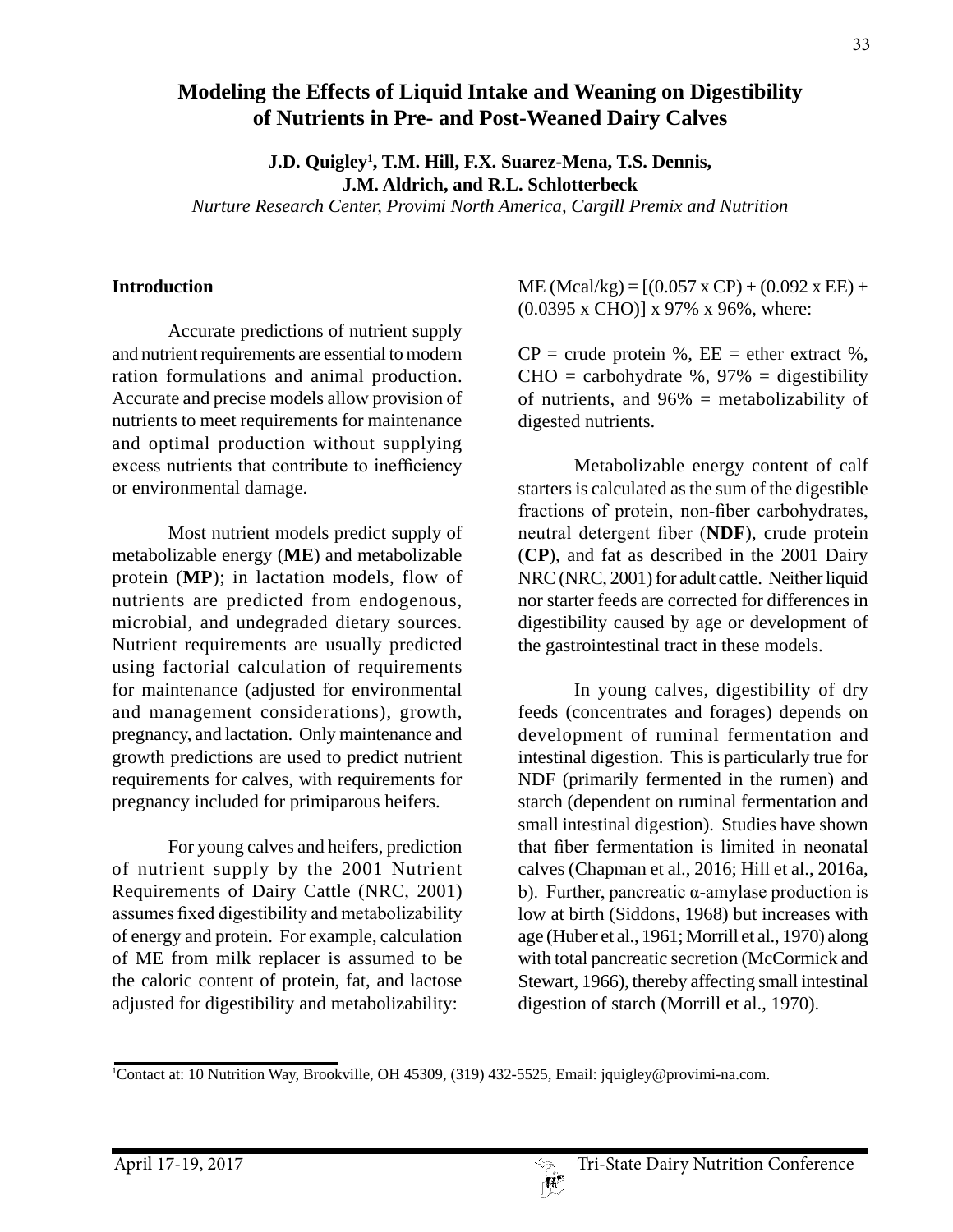Development of microbial fermentation changes flow of nutrients from the stomach. Prior to weaning, nutrients are derived primarily from milk protein, fat, and lactose; after weaning, nutrients are provided by volatile fatty acids absorbed from the rumen and microbial protein that increases in flow with increasing dry feed intake (Leibholz, 1975; Quigley et al., 1985).

Changing amounts and types of liquid fed to calves may alter age at which dry feed intake begins (Strzetelski et al., 2001; Hill et al., 2006a,b) thereby altering rumen development. This is particularly true when large amounts of liquid are fed (i.e., greater than about 700 g/day of solids from liquid for Holstein calves), since large amounts of liquid consumed will delay rumen development (Terré, et al., 2007). Several studies have reported increased BW at weaning for calves fed large amounts of liquid pre-weaning; however, the advantage in growth compared to conventional feeding methods (500 to 700 g/day of solids) may be lost as BW gain slows dramatically in the period immediately post-weaning. We have attempted to quantify the effects of increased milk replacer allowance on digestibility of starter and its effects on growth and efficiency of young calves to determine if differences in digestion of nutrients, but particularly of carbohydrates, which may be at least partially responsible for differences in growth.

### **Digestion of Solid Feed**

Calves are commonly weaned between 1 and 3 months of age in most dairy systems, with the most common age being approximately 9 weeks of age in the U.S. (USDA, 2016). Weaning to dry feed requires that the calf has sufficient digestive and fermentative capability to provide nutrients to support maintenance and growth. Further, the source of nutrients

changes from milk digested primarily in the small intestine to grain-based ingredients fermented in the rumen and (or) digested in the small intestine. Therefore, gastrointestinal, hepatic, and systemic enzyme systems must be sufficiently adapted to changing sources of nutrients. If a calf is inadequately prepared for weaning, performance may suffer and predispose calves to reduced growth, poor efficiency, and even increased susceptibility to disease (Roth et al., 2008, 2009).

The most important factor in promoting rumen development and adaptation in preparation for weaning is consumption of dry feed containing fermentable carbohydrates – particularly sugars and starch – that are fermented to propionate and butyrate in the rumen by resident rumen bacteria. Production of volatile fatty acids and microbial protein stimulate a series of adaptations in the rumen, gastrointestinal tract, hepatic tissues, and systemically that promote gluconeogenesis, production, and release of β-hydroxybutyrate by rumen epithelium and utilization of acetate by peripheral tissues (Howarth et al., 1968; Huber, 1969; Baldwin et al., 2004).

In the past 15 years, some dairy experts have recommended feeding milk or milk replacer in excess of the traditional recommendations (approximately 10% of body weight as milk or reconstituted milk replacer) to increase rate of gain and take advantage of improved calf efficiency (Diaz et al., 2001; Moallem et al., 2010; Davis-Rincker et al., 2011). High digestibility and metabolizability of liquid feeds compared to higher fiber ingredients in calf starters naturally contributes to greater efficiency of BW gain.

Calves fed whole milk for *ad libitum*  consumption or milk replacer to amounts >1 kg/day of powder gain impressive amounts of BW. For example, Jasper and Weary (2002)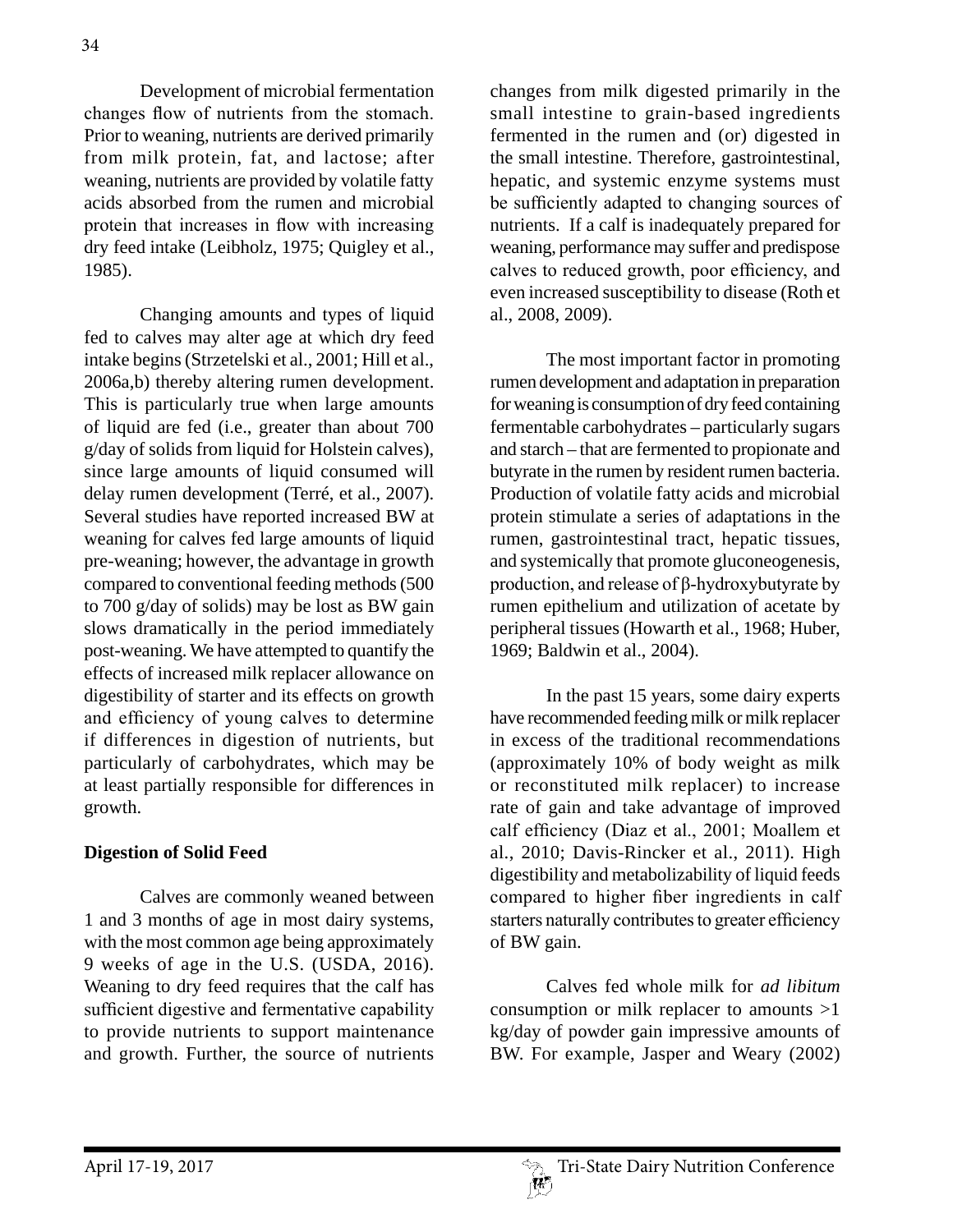reported that calves fed milk for *ad libitum*  consumption were 8 kg heavier at the end of a 63-day feeding period compared to calves fed milk at 10% of BW. All calves were weaned at 42 days. However, daily BW gains in calves fed for *ad libitum* consumption were markedly lower during the week of weaning (0.36 vs. 0.53 kg) and after weaning (0.68 vs. 0.85 kg), so that BW differences at 63 days were not as great as the difference prior to weaning.

Differences in growth rate post-weaning in calves fed differently pre-weaning may be due to differences in gastrointestinal development and digestion. Several recent studies indicate that digestion of nutrients from dry feeds varies when calves are fed varying amounts of liquid pre-weaning.

Terré et al. (2007) fed Holstein bull calves (19 days of age at start of the trial) milk replacer (**MR**) at levels typical of conventional feeding (CF; 4 L/day with weaning at 35 days of the study) or an enhanced feeding (**EF**) program wherein amount of MR was increased to 7 L/day and then reduced to weaning.

Total starter intake on the CF and EF programs prior to weaning were 23.8 and 12.6 kg, respectively. Results of a digestion trial conducted during days 38 to 42 of the study are in Table 1. These data indicate clearly that digestion of dry feed was impaired in calves fed EF, likely due to inadequate rumen development as a result of lower starter intake.

Digestion of NDF (derived primarily from wheat middlings, soybean hulls, and wheat distiller's grains) in the study by Terré et al. (2007) was lower in EF calves compared to CF calves (20.3 vs. 34.7%; Table 1). Since disappearance of NDF is due primarily to ruminal fermentation, it is likely that reduced NDF digestion was due to inadequate or incomplete rumen fermentation in EF calves. Reduced NDF digestibility occurred in EF calves in spite of a higher rumen pH (5.73 vs. 5.99). Ruminal pH less than approximately 6.0 is associated with impaired ruminal fiber fermentation (Shriver et al., 1986; Allen, 1997) due to pH sensitivity of cellulolytic bacteria in the rumen (Hoover, 1986; Russell and Wilson, 1996). In the study by Terré et al. (2007), the authors attributed higher ruminal pH to lower ruminal activity due to lower starter intake and a lack of substrate available for fermentation.

Leibholz (1975) monitored digestion of nutrients in calves fed whole milk or MR to weaning at 35 days of age. After weaning, calves were offered a pelleted feed consisting of 58% barley, 20% soybean meal, 15% wheat straw, and 3% molasses plus vitamins and minerals. The diet contained 15% protein and 13% ADF; we estimated the diet contained 2.7 Mcal of ME/kg and 50% non-fiber carbohydrate.

By 6 weeks of age (1 week postweaning), digestibility of ADF reached 57% and did not change markedly thereafter. However, the site of ADF digestion changed dramatically with time after weaning as most ADF was digested in the hindgut during the first 4 wk of the trial (Figure 1).

Weekly DMI for each week of the 8 week study were 0.6, 1.1, 1.5, 2.1, 2.2, 2.4, 2.5 and 2.5 kg/day. Intake of ADF ranged from 77 g/day in the 1st week post-weaning to 325 g/day at week 8. Therefore, it is possible that higher digestion of ADF in the hindgut during the first few weeks after weaning was due to small amounts of ADF consumed.

Hill et al. (2010) fed calves (2 to 3 days of age at start of study) 1 of 4 MR programs: 0.44 kg/day of DM of a 21% CP, 21% fat MR powder for 42 days (A); 0.66 kg/day of DM of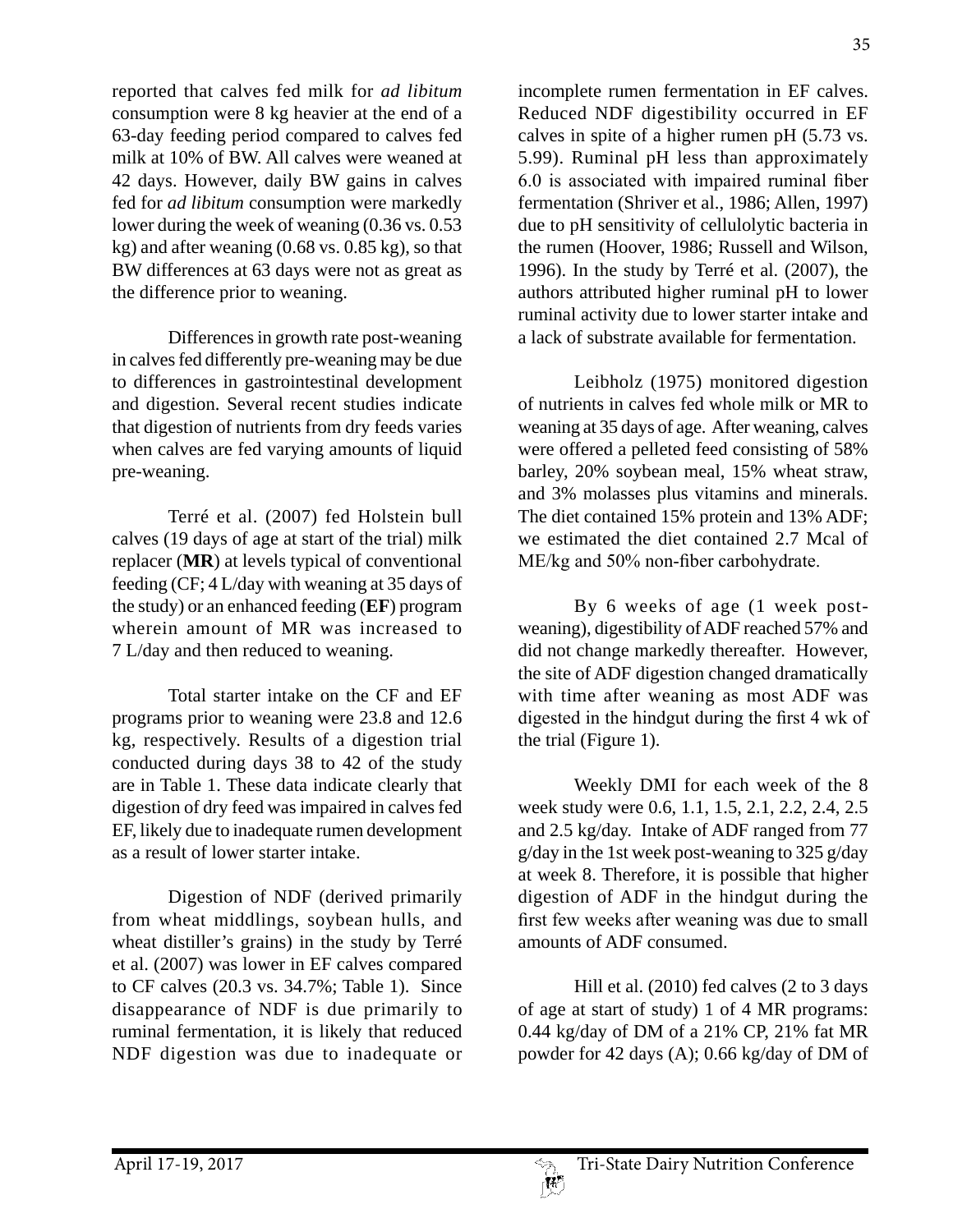a 27% CP, 17% fat MR powder for 42 days (B); 0.66 kg/day of DM of a 27% CP, 17% fat MR powder for 28 days (C); or up to 1.09 kg/day of DM of a 29% CP, 21% fat MR for 49 days (D). Digestibility estimates were made on days 53 to 56. Table 2 shows clearly that digestion of dry matter (**DM**) and organic matter (**OM**) were lower when calves were fed large amounts of MR prior to weaning (treatment D). During the digestibility period (days 53 to 56), intake of starter DM was 2.2, 2.3, 2.5 and 1.9 kg/day for treatments A, B, C, and D, respectively. The trend  $(P < 0.08)$  for low starter DM intake, coupled with significantly lower digestion of DM, resulted in calves on treatment D only consuming about 71% of the digestible DM of calves on the other treatments.

More recently, Chapman et al. (2016) reported that digestion of nutrients, but particularly of NDF and ADF, were reduced during the digestion period of days 52 to 58 of age when calves were fed MR up to 0.87 kg/day (Table 3). Although digestion of all nutrients (except starch) were reduced significantly, digestion of NDF and ADF were reduced nearly 50% in calves fed large amounts of milk preweaning.

Conversely, Chapman et al. (2017) reported no difference in NDF digestion when calves were fed MR at 446, 669, or 892 g/day of MR during the digestibility measurement period. Further, NDF digestion was 58, 69, and 69%, respectively, suggesting extensive digestion of fiber by the calves. However, the starter used in the study contained only 16% NDF and starter intake during the trial was 1.1, 0.7 and 0.4 kg/ day, respectively. Measurements were taken prior to weaning, which may have increased the error associated with measurement.

A majority of these data suggest that calves fed large amounts of milk pre-weaning may have difficulty digesting nutrients from dry feed during the immediate post-weaning period. There are numerous implications to these findings. For example, digestion of starters containing greater amounts of fibrous byproducts may be difficult if calves are fed large amounts of liquid pre-weaning. Also, it may be necessary to use increasingly complex liquid reduction strategies to ensure that starter intake (and digestibility) is adequate prior to weaning.

Because fiber digestion is primarily influenced by cellulolytic fermentation in the rumen, the low digestibilities of ADF and NDF (Table 3) indicate that the rumen is less well developed in calves fed greater amounts of MR (Chapman et al., 2016). Also, fiber digesting microorganisms are established in the rumen more slowly than starch and sugar digesting microorganisms (Anderson et al., 1987). Finally, selection of ingredients that may negatively affect rumen fermentation (e.g., inclusion of oil-containing ingredients) may also reduce total DM digestion (Hill et al., 2015).

To better understand the changes in NDF digestion with age and diet, Hill et al. (2016b) fed calves a moderate or aggressive MR feeding program and monitored changes in nutrient digestion with advancing age. Figure 2 shows changes in NDF digestion with advancing age. The effect of diet is clearly shown, as calves fed more milk (AGG in Figure 2) maintained lower NDF digestion throughout the 3 digestibility periods. Also, calves fed functional fatty acids and nutrients (NeoTec5g®, Provimi North America, Brookville, OH, USA) feed additive (MOD+ and AGG+ in Figure 2) had higher NDF digestion in periods 2 (42 to 46 days of age) and 3 (54 to 58 days of age). Previous studies (Guilloteau et al., 2009, 2010; Hill et al. 2007) have shown that feeding sodium butyrate (a component of NeoTec5g) improved fiber digestion in young calves.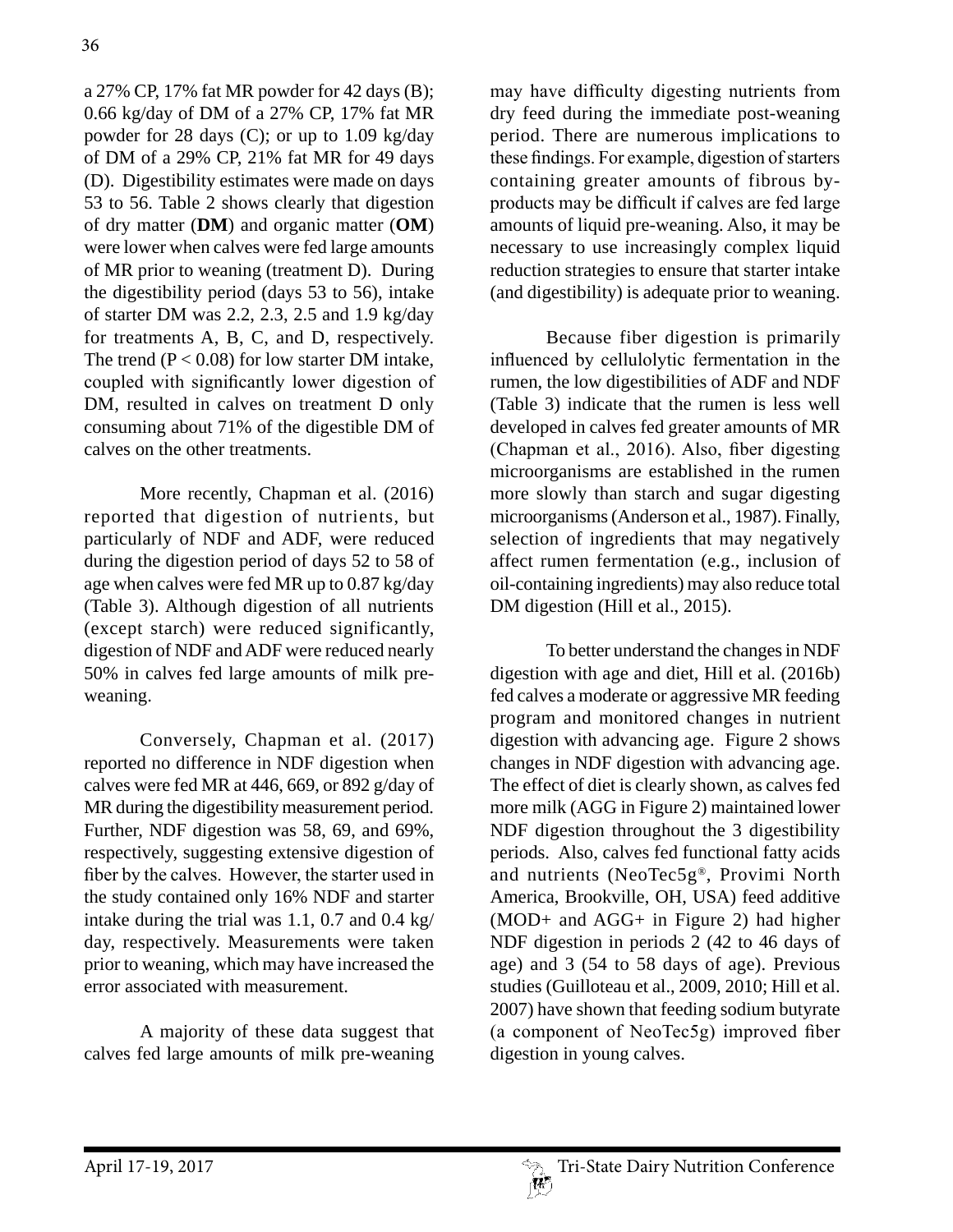Calves fed the moderate MR program (MOD in Figure 2) consumed more starter throughout the trial, which likely hastened rumen development and the ability of calves to digest NDF. In calves fed MOD, NDF digestion increased from approximately 15% at 19 to 23 days of age to approximately 35% by 51 to 56 days of age. Digestion of NDF in calves fed the higher level of MR (**AGG**) did not change markedly through the 56-day study, and there were few differences with advancing age.

In addition to age of calf, digestion of nutrients post-weaning is affected by ingredient source and form of calf starter. Digestion of DM, OM, and CP were higher in starters containing ground corn, whereas ADF and NDF digestion were greatest in starters containing soybean hulls (Table 4). Hill et al. (2016a) also reported that texturized calf starters containing whole corn and whole oats (51 to 54% starch and 13% NDF) had higher DM, OM, and CP digestibilities than pelleted starters containing wheat middlings, soybean hulls, and dried distiller's grains (20% starch and 36% NDF; Table 5). On the other hand, pelleted, high-fiber starters had higher ADF, NDF, starch, and fat digestion. Gain of BW and hip width increased as OM digestibility increased in these trials.

Collectively, these data suggest that the availability of energy from starters is dependent on type of carbohydrate, form of the starter (texturized vs. pelleted) and carbohydrate, age of the calf, and intake of liquid pre-weaning.

Current nutrient models for calves and heifers (e.g., 2001 Dairy NRC) ignore the effects of previous nutrition and extent of rumen development. The ME content of starters is a static calculation based on expected digestibility of nutrient fractions (NDF, non-fiber carbohydrate, protein, and fat). No provision is made for differing nutrient digestibilities with

advancing age or intake. Conversely, other models for lactating cows utilize dynamic calculations of energy based on rates of ruminal digestion of each fraction (NFC, NDF, protein, and fat) and rate of passage (Higgs et al., 2015). Intestinal digestibility coefficients are then applied to the ruminally undegraded fraction to estimate total nutrient supply.

Using data from Chapman et al. (2016) and Hill et al. (2016b), we estimated ME concentrate of calf starter using the method outlined in the 2001 NRC Nutrient Requirements of Dairy Cattle (NRC, 2001), as well as calculated ME based on analyzed values using digestibility data from Table 3 and Figure 2. Results are in Table 6. The column labeled "NRC" contains calculated ME concentration in starter based on the 2001 NRC method, assuming digestibility values typical for adult ruminants. The column "Calculated" contains data using total tract digestibility measured in the studies by Chapman et al. (2016) and Hill et al. (2016b). We also used the 2001 Dairy NRC model to predict ME-allowable BW gain using the ME values calculated for calf starter using the NRC or calculated values in Table 6.

Differences were significant for all measurements, but ME was markedly overestimated in calves fed higher levels of milk in both studies. Consequently, predicted ME-allowable gains using the calculated ME value for calf starter were lower compared to predicted gains using the ME values calculated with the NRC calculations.

The implications of errors in calculation of ME content are clear, as calves fed high levels of milk pre-weaning will be ill prepared for weaning and will be unable to extract nutrients from calf starters efficiently. Consequently, growth of calves will be compromised until sufficient maturation of the digestive tract and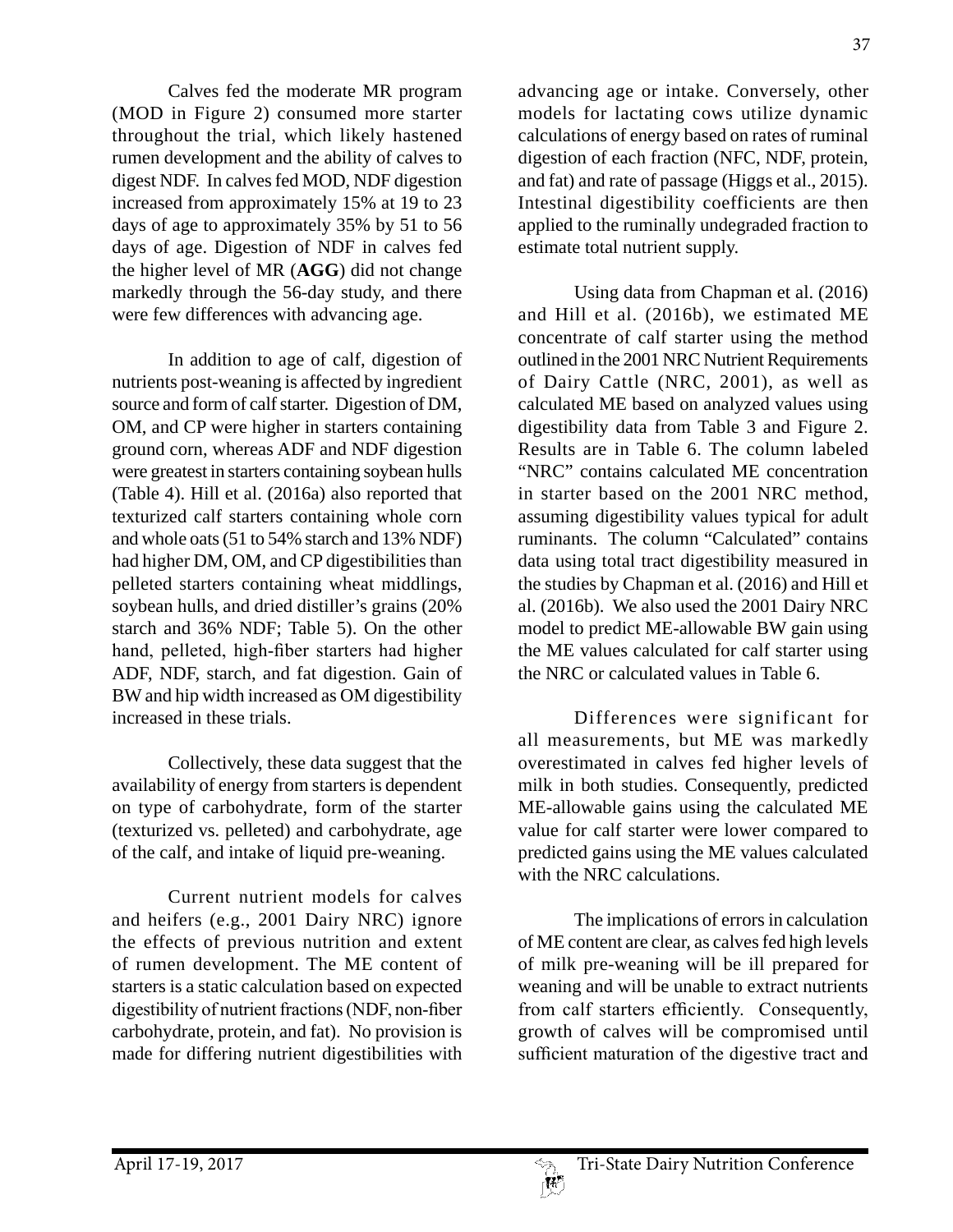associated tissues allows the calf to fully utilize nutrients in the calf starter. The existing NRC model over-predicts ME supply from starters by 12 to 26% (Table 6).

These data also suggest that additional time may be needed for a weaning transition to ensure that calves fed high levels of milk will consume sufficient starter prior to weaning. In most of the studies cited in this review, liquid intake was reduced for 7 to 10 days prior to weaning. For calves fed 1 kg/day of powder or greater, this is probably insufficient time for adaptation.

### **Summary**

The 2001 Dairy NRC represented an important improvement in our understanding of nutrient requirements for young calves and heifers. Further refinement of methods to estimate nutrient supply of young calves will improve our ability to calculate growth under a wide range of feeding and management conditions.

Feeding varying amounts of liquid from milk or MR has important implications to growth post-weaning. Increasing liquid consumption above approximately 650 to 700 g/day of solids will delay initiation of calf starter intake and will delay onset of rumen development. Digestion of all nutrients, but particularly NDF, is essential to ensure that rumen development is adequate prior to weaning.

### **References**

Allen, M.S. 1997. Relationship between fermentation acid production in the rumen and the requirement for physically effective fiber. J. Dairy Sci. 80:1447–1462.

Anderson K.L., T.G. Nagaraja, J.L. Morrill, T.B. Avery, S.J. Galitzer and J.E. Boyer. 1987. Ruminal microbial development in conventionally or early-weaned calves. J. Anim. Sci. 64:1215-1226.

Baldwin, VI, R.L., K.R. McLeod, J.L. Klotz, and R.N. Heitmann. 2004. Rumen development, intestinal growth and hepatic metabolism in the pre- and postweaning ruminant. J. Dairy Sci. 87(Suppl.):E55–E65.

Chapman, C.E., P.S. Erickson, J.D. Quigley, T.M. Hill, H.G. Bateman, II, F.X. Suarez-Mena, and R.L. Schlotterbeck. 2016. Effect of milk replacer program on calf performance and digestion of nutrients with age of the dairy calf. J. Dairy Sci. 99:2740–2747.

Chapman, C.E., T.M. Hill, D.R. Elder, and P.S. Erickson. 2017. Nitrogen utilization, preweaning nutrient digestibility, and growth effects of Holstein dairy calves fed 2 amounts of a moderately high protein or conventional milk replacer. J. Dairy Sci. 100:279–292.

Davis Rincker, L.E., M.J. VandeHaar, C.A. Wolf, J.S. Liesman, L.T. Chapin, and M.S. Weber Nielsen. 2011. Effect of intensified feeding of heifer calves on growth, pubertal age, calving age, milk yield, and economics. J. Dairy Sci. 94:3554–3567.

Diaz, M.C., M.E. Van Amburgh, J.M. Smith, J.M. Kelsey, and E.L. Hutten. 2001. Composition of growth of Holstein calves fed milk replacer from birth to 105-kilogram body weight. J. Dairy Sci. 84:830–842.

Guilloteau, P., G. Savary, Y. Jaguelin-Peyrault, V. Romé, L. Le Normand, and R. Zabielski. 2010. Dietary sodium butyrate supplementation increases digestibility and pancreatic secretion in young milk-fed calves. J. Dairy Sci. 93:5842– 5850.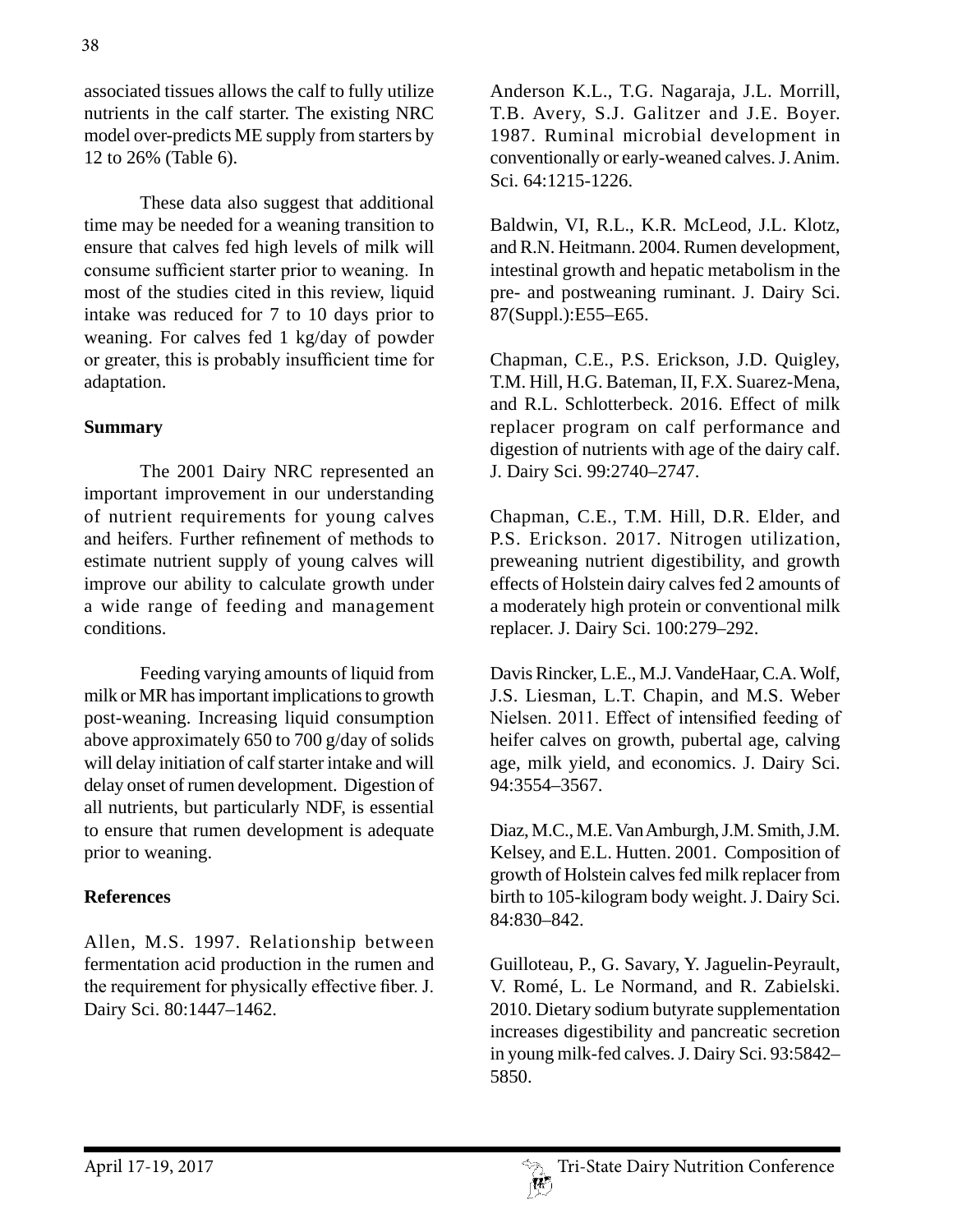Guilloteau, P., R. Zabielski, and J.W. Blum. 2009. Gastrointestinal tract and digestion in the young ruminant: Ontogenesis, adaptations, consequences and manipulations. J. Physiol. and Pharmacol. 60(Suppl. 3):37-46.

Higgs, R.J., L.E. Chase, D.A. Ross, and M.E. Van Amburgh. 2015. Updating the Cornell Net Carbohydrate and Protein System feed library and analyzing model sensitivity to feed inputs. J. Dairy Sci. 98:6340–6360.

Hill, T.M., J.M. Aldrich, R.L. Schlotterbeck, and H.G. Bateman II. 2006a. Effects of feeding calves different rates and protein concentrations of twenty percent fat milk replacers on growth during the neonatal period. Prof. Anim. Sci. 22:252–260.

Hill, T.M., J.M. Aldrich, R.L. Schlotterbeck, and H.G. Bateman, II. 2006b. Effects of feeding rate and concentrations of protein and fat of milk replacers fed to neonatal calves. Prof. Anim. Sci. 22:374–381.

Hill, T.M., J.M. Aldrich, R.L. Schlotterbeck, and H.G. Bateman, II. 2007. Effects of changing the fatty acid composition of calf starters. Prof. Anim. Sci. 23:665-671.

Hill, T.M., H.G. Bateman, II, J.M. Aldrich, and R.L. Schlotterbeck. 2010. Effect of milk replacer program on digestion of nutrients in dairy calves. J. Dairy Sci. 93:1105–1115.

Hill, T.M., H.G. Bateman, II, J.M. Aldrich, J.D. Quigley, and R.L. Schlotterbeck. 2015. Inclusion of tallow and soybean oil to calf starters fed to dairy calves from birth to four months of age on calf performance and digestion. J. Dairy Sci. 98:4882–4888.

Hill, T.M., J.D. Quigley, H.G. Bateman, II, J.M. Aldrich, and R.L. Schlotterbeck. 2016a. Source of carbohydrate and metabolizable lysine and methionine in the diet of recently weaned dairy calves on digestion and growth. J. Dairy Sci. 99:2788–2796.

Hill, T.M., J.D. Quigley, F.X. Suarez-Mena, H.G. Bateman, II, and R.L. Schlotterbeck. 2016b. Effect of milk replacer feeding rate and functional fatty acids on dairy calf performance and digestion of nutrients. J. Dairy Sci. 99:6352– 6361.

Hoover, W.H. 1986. Chemical factors involved in ruminal fiber digestion. J. Dairy Sci. 69:2755- 2766.

Howarth, R.E., R.L. Baldwin, and M. Ronning. 1968. Enzyme activities in liver, muscle, and adipose tissue of calves and steers. J. Dairy Sci. 51:1270-1274.

Huber, J.T., N.L. Jacobson, and R.S. Allen. 1961. Digestive enzyme activities in the young calf. J. Dairy Sci. 44:1494-1501.

Huber, J.T., 1969. Development of the digestive and metabolic apparatus of the calf. J. Dairy Sci. 52:1303-1315.

Jasper, J., and D.M. Weary. 2002. Effects of ad libitum milk intake on dairy calves. J. Dairy Sci. 85:3054–3058.

Leibholz, J. 1975. The development of ruminant digestion in the calf. I. The digestion of barley and soya bean meal. Aust. J. Agric. Res. 26:1081-1091.

McCormick, R.J., and W.E. Stewart. 1966. Pancreatic secretion in the bovine calf. J. Dairy Sci. 50:568-571.

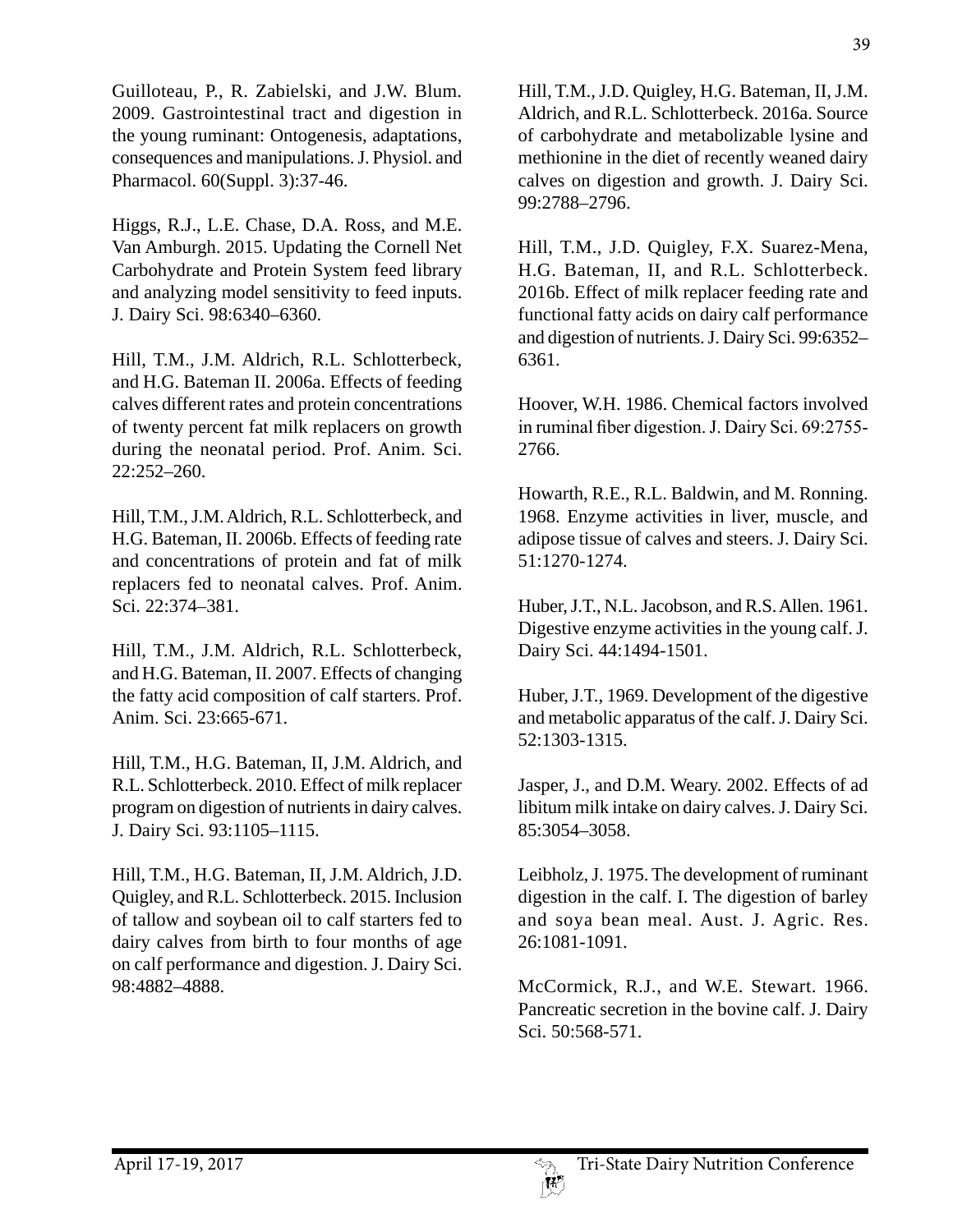Moallem, U., D. Werner, H. Lehrer, M. Zachut, L. Livshitz, S. Yakoby, and A. Shamay. 2010. Long- term effects of ad libitum whole milk prior to weaning and prepubertal protein supplementation on skeletal growth rate and first-lactation milk production. J. Dairy Sci. 93:2639–2650.

Morrill, J.L., W.E. Stewart, R.J. McCormick, and H.C. Fryer. 1970. Pancreatic amylase secretion by young calves. J. Dairy Sci. 53:72-78.

National Research Council. 2001. Nutrient Requirements of Dairy Cattle. 7th rev. ed. Natl. Acad. Sci., Washington, DC.

Quigley, III, J.D., C.G. Schwab, and W.E. Hylton. 1985. Development of rumen function in calves: Nature of protein reaching the abomasum. J. Dairy Sci. 68:694-702.

Roth, B.A., E. Hillmann, M. Stauffacher, and N.M. Keil. 2008. Improved weaning reduces cross-sucking and may improve weight gain in dairy calves. Appl. Anim. Behav. Sci. 111:251– 261.

Roth, B.A., N.M. Keil, L. Gygax, and E. Hillmann. 2009. Influence of weaning method on health status and rumen development in dairy calves. J. Dairy Sci. 92:645-656.

Russell, J.B., and D.B. Wilson. 1996. Why are ruminal cellulolytic bacteria unable to digest cellulose at low pH? J. Dairy Sci. 79:1503-1509. Shriver, B.J., W.H. Hoover, J.P. Sargent, R.J. Crawford, Jr., and W.V. Thayne. 1986. Fermentation of a high concentrate diet as affected by ruminal pH and digesta flow. J. Dairy Sci. 69:413-419.

Siddons, R.C. 1968. Carbohydrase activities in the bovine digestive tract. Biochem. J. 108:839- 844.

Strzetelski, J., B. Niwinska, J. Kowalczyk, and A. Jurkiewicz. 2001. Effect of milk replacer feeding frequency and level on concentrate intake and rearing performance of calves. J. Anim. Feed Sci. 10:413-420.

Terré, M., M. Devant, and A. Bach. 2007. Effect of level of milk replacer fed to Holstein calves on performance during the preweaning period and starter digestibility at weaning. Livestock Sci. 110:82–88.

USDA. 2016. Dairy 2014, "Dairy Cattle Management Practices in the United States, 2014". USDA–APHIS–VS–CEAH–NAHMS. Fort Collins, CO. #692.0216.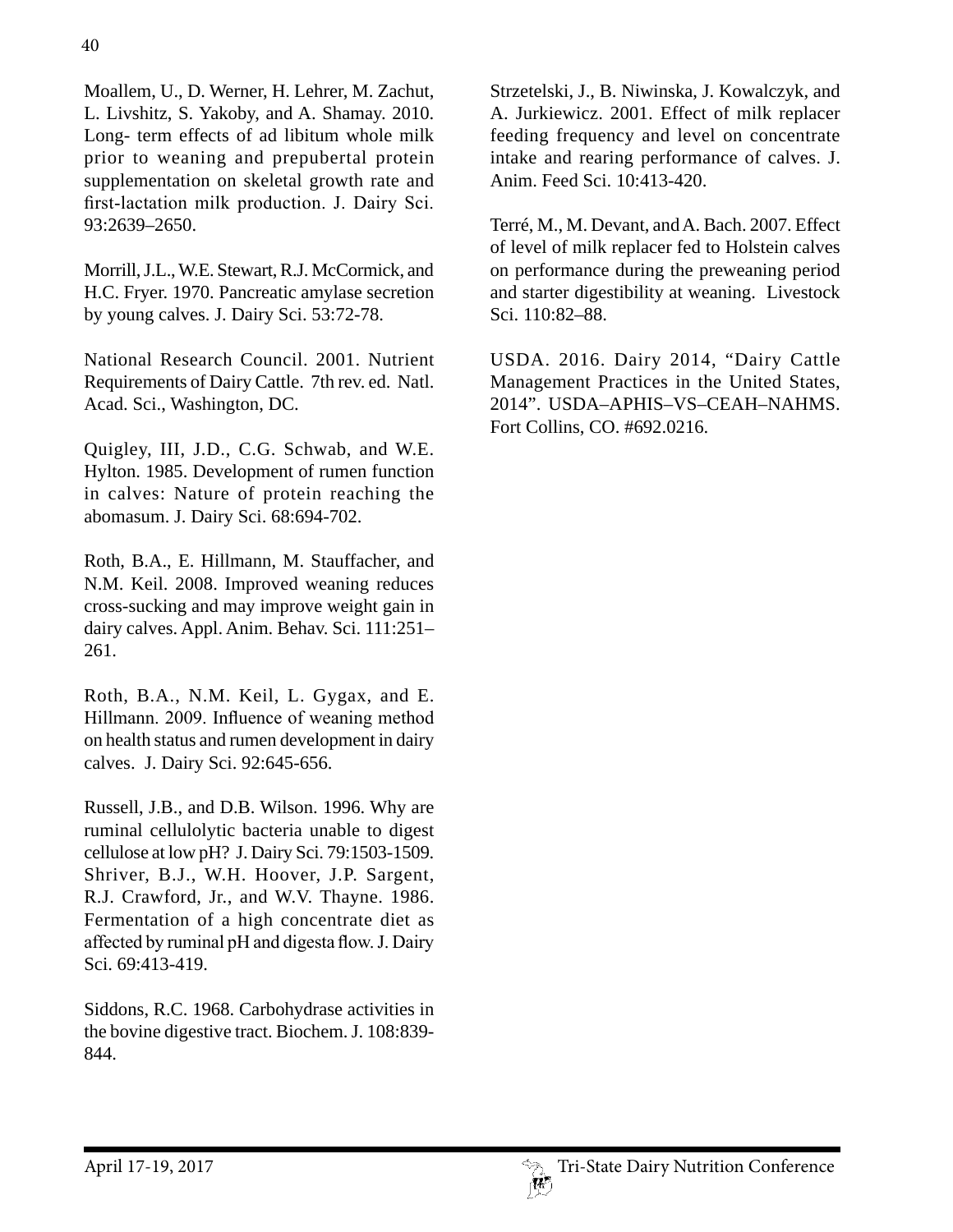**Table 1.** Apparent total tract digestibility of dry feed in calves fed 4 L/day of milk replacer (**MR**) at 12.5% DM dilution rate from day 1 to 28, and 2 L/day from day 29 to day 35 (**CF**) or MR at 18% DM dilution rate: 4 L/day from days 1 to 6, 6 L/day from days 7 to 13, 7 L/day from days 14 to 20, 6 L/day from days 21 to 28, and 3 L/day from days 29 to 35 (**EF**). Digestibility was measured the week after weaning. Adapted from Terré et al. (2007).

| Digestibility, %        | $\rm CF$ | EF   | <b>SE</b> |      |  |
|-------------------------|----------|------|-----------|------|--|
| Dry matter              | 77.4     | 71.8 | 1.23      | 0.01 |  |
| Organic matter          | 78.7     | 73.2 | 1.18      | 0.01 |  |
| Crude protein           | 77.1     | 71.6 | 1.29      | 0.01 |  |
| Neutral detergent fiber | 34.7     | 20.3 | 3.79      | 0.02 |  |
| Gross energy            | 75.6     | 69.8 | 1.25      | 0.01 |  |

**Table 2.** Total tract apparent digestion of dry matter (**DM**), organic matter (**OM**), crude protein (**CP**), and fat in calves fed 1 of 4 MR programs: 0.44 kg/day of DM of a 21% CP, 21% fat MR powder fed for 42 days (A); 0.66 kg/day of DM of a 27% CP, 17% fat MR powder fed for 42 days (B); 0.66 kg/day of DM of a 27% CP, 17% fat MR powder fed for 28 days (C); or up to 1.09 kg/day of DM of a 29% CP, 21% fat MR fed for 49 days (D). Adapted from Hill et al., 2010.

| A              |            |                   |                   | <b>SE</b> |      |
|----------------|------------|-------------------|-------------------|-----------|------|
| $75.6^{\circ}$ | $78.3^{a}$ | 78.7 <sup>a</sup> | $67.3^{b}$        | 2.19      | 0.01 |
| $77.4^{\circ}$ | $78.3^{a}$ | 78.7 <sup>a</sup> | 68.0 <sup>b</sup> | 2.20      | 0.01 |
| 72.4           | 72.3       | 74.1              | 71.8              | 2.58      | 0.83 |
| 70.3           | 75.4       | 76.3              | 75.4              | 3.37      | 0.33 |
|                |            |                   |                   |           |      |

a,bMeans in the same row with different superscripts differ,  $P < 0.05$ .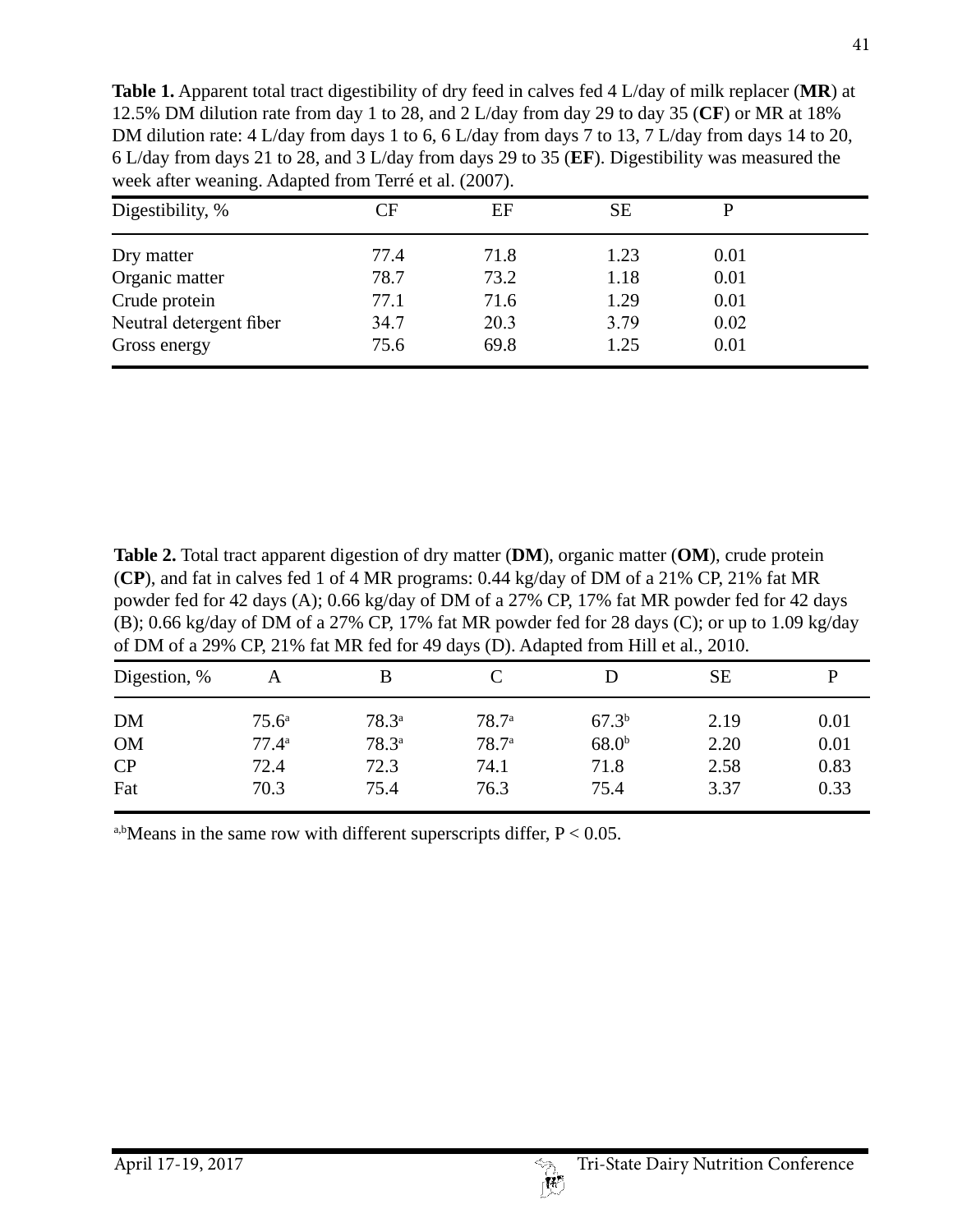**Table 3.** Body weight (**BW**), DM intake (**DMI**), and total tract digestibility of nutrients in calves fed conventional [CON; 0.44 kg of dry matter (**DM**), 21% crude protein (**CP**), 21% fat powder fed for 42 days], moderate (MOD; 0.66 kg of DM, 27% CP, 17% fat powder fed for 42 days), and aggressive program (AGG; up to 0.87 kg of DM, 27% CP, 17% fat powder fed for 49 days). Digestibility was measured from days 51 to 56. From Chapman et al., 2016.

| Item             | <b>CON</b>        | <b>MOD</b>        | <b>AGG</b>        | <b>SE</b> | $\mathbf P$ |
|------------------|-------------------|-------------------|-------------------|-----------|-------------|
| BW, kg           | $62.7^{\circ}$    | $72.3^{b}$        | 82.8 <sup>c</sup> | 4.05      | 0.01        |
| DMI, kg/day      | 2.04              | 2.30              | 2.28              | 0.258     | 0.08        |
| Digestibility, % |                   |                   |                   |           |             |
| <b>DM</b>        | 77.6 <sup>a</sup> | 76.9 <sup>a</sup> | 66.0 <sup>b</sup> | 1.67      | 0.01        |
| <b>OM</b>        | $79.2^{\circ}$    | $78.2^{\circ}$    | 67.9 <sup>b</sup> | 1.65      | 0.01        |
| <b>ADF</b>       | $56.3^{a}$        | $53.2^{\rm a}$    | 26.7 <sup>b</sup> | 3.89      | 0.01        |
| <b>NDF</b>       | 54.1 <sup>a</sup> | 50.7 <sup>a</sup> | 26.2 <sup>b</sup> | 2.86      | 0.01        |
| <b>Starch</b>    | 96.7              | 94.5              | 94.0              | 1.33      | 0.36        |
| CP               | 71.9 <sup>a</sup> | 74.1 <sup>a</sup> | 56.3 <sup>b</sup> | 2.72      | 0.02        |
| Sugar            | 93.1 <sup>a</sup> | $91.5^{\rm a}$    | 86.2 <sup>b</sup> | 1.68      | 0.02        |
| Fat              | $81.4^{\circ}$    | $83.2^{a}$        | 74.1 <sup>b</sup> | 1.84      | 0.01        |

a,b,cMeans in the same row with different superscripts differ,  $P < 0.05$ .

**Table 4.** Nutrient digestibility in calves 15 to 16 weeks of age fed starters containing soybean hulls (**S**), wheat middlings (**M**), or corn (**C**). Contrast  $1 = (S+M)$  vs. C; and contrast  $2 = S$  vs. M. Adapted from Hill et al., 2016a.

| Digestibility, % | S    | M    | $\mathsf{C}$ | <b>SE</b> | Contrast 1 | Contrast 2 |
|------------------|------|------|--------------|-----------|------------|------------|
| DM               | 76.9 | 78.9 | 85.2         | 1.58      | 0.01       | 0.23       |
| <b>OM</b>        | 77.5 | 79.6 | 85.8         | 1.56      | 0.01       | 0.21       |
| <b>ADF</b>       | 65.5 | 53.5 | 55.4         | 3.48      | 0.20       | 0.01       |
| <b>NDF</b>       | 70.7 | 56.1 | 66.2         | 3.13      | 0.34       | 0.01       |
| <b>Starch</b>    | 97.6 | 98.9 | 97.0         | 0.57      | 0.13       | 0.15       |
| CP               | 78.1 | 80.7 | 84.4         | 1.75      | 0.01       | 0.16       |
| Sugar            | 94.2 | 95.6 | 94.2         | 1.79      | 0.63       | 0.47       |
| Fat              | 84.1 | 86.3 | 89.6         | 2.61      | 0.08       | 0.42       |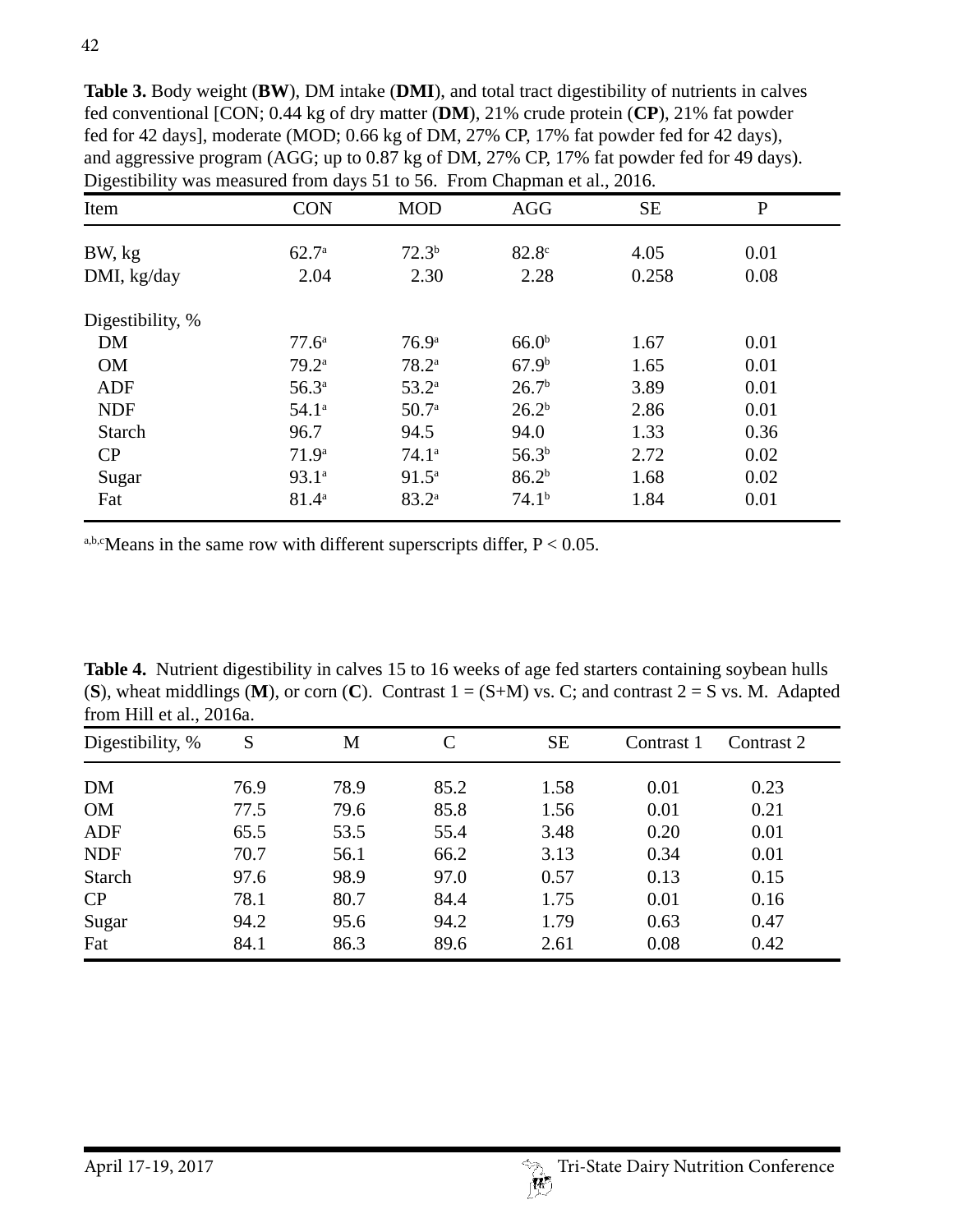| Digestibility, % | <b>TX-MPL</b> | <b>TX-MPH</b> | PL-MPL | <b>PL-MPH</b> | <b>SEM</b> | P         |
|------------------|---------------|---------------|--------|---------------|------------|-----------|
| DM               | 84.3          | 84.7          | 79.7   | 78.8          | 0.51       | 0.001     |
| <b>OM</b>        | 84.9          | 85.0          | 80.2   | 78.9          | 0.57       | 0.001     |
| ADF              | 41.5          | 54.0          | 65.2   | 66.1          | 1.86       | 0.001     |
| <b>NDF</b>       | 56.8          | 62.8          | 69.4   | 66.1          | 1.64       | 0.005     |
| <b>Starch</b>    | 95.1          | 95.7          | 99.0   | 98.7          | 0.29       | 0.001     |
| CP               | 84.9          | 84.6          | 79.5   | 78.6          | 0.54       | 0.001     |
| Sugar            | 95.3          | 95.6          | 95.7   | 92.4          | 0.68       | <b>NS</b> |
| Fat              | 86.3          | 82.7          | 88.3   | 87.8          | 0.78       | 0.08      |

**Table 5.** Nutrient digestibility in calves 15 to 16 weeks of age fed high starch texturized (**TX**) or low starch pelleted (**PL**) starters containing low (**MPL**) or high MPH) amounts of metabolizable protein. No main effect of metabolizable protein was reported.  $P =$  probability of a main effect of starch level and  $NS = not$  significant. Adapted from Hill et al., 2016a.

Table 6. Estimated ME concentration (Mcal/kg of DM) in calf starters used by Chapman et al. (2016) and Hill et al. (2016b) using methods of 2001 Dairy NRC (**NRC**) or calculated using total tract digestibilities reported in each experiment. ME-allowable BW gains were calculated using equations [2-4 a-e and 2-5 to 2-10] in 2001 Dairy NRC Requirements for Dairy Cattle (NRC, 2001) or using digestibility estimates from Table 3 and Figure 2, respectively. Digestibility estimates were made at 52 to 56 days.

|                      |            | Starter ME, Mcal/kg |      | Predicted ME, kg/day |            |      |
|----------------------|------------|---------------------|------|----------------------|------------|------|
| Item                 | <b>NRC</b> | Calculated          | $\%$ | <b>NRC</b>           | Calculated | $\%$ |
| Chapman et al., 2016 |            |                     |      |                      |            |      |
| <b>CON</b>           | 2.81       | 2.59                | 92   | 0.77                 | 0.67       | 87   |
| <b>MOD</b>           | 2.81       | 2.56                | 91   | 0.93                 | 0.82       | 88   |
| <b>AGG</b>           | 2.84       | 2.30                | 81   | 0.94                 | 0.70       | 74   |
| Hill et al., 2016b   |            |                     |      |                      |            |      |
| MOD-                 | 2.81       | 2.52                | 90   | 0.83                 | 0.71       | 86   |
| AGG-                 | 2.89       | 2.45                | 85   | 0.61                 | 0.45       | 74   |
| $MOD+$               | 2.83       | 2.60                | 92   | 0.77                 | 0.68       | 88   |
| $AGG+$               | 2.87       | 2.50                | 87   | 0.70                 | 0.55       | 79   |